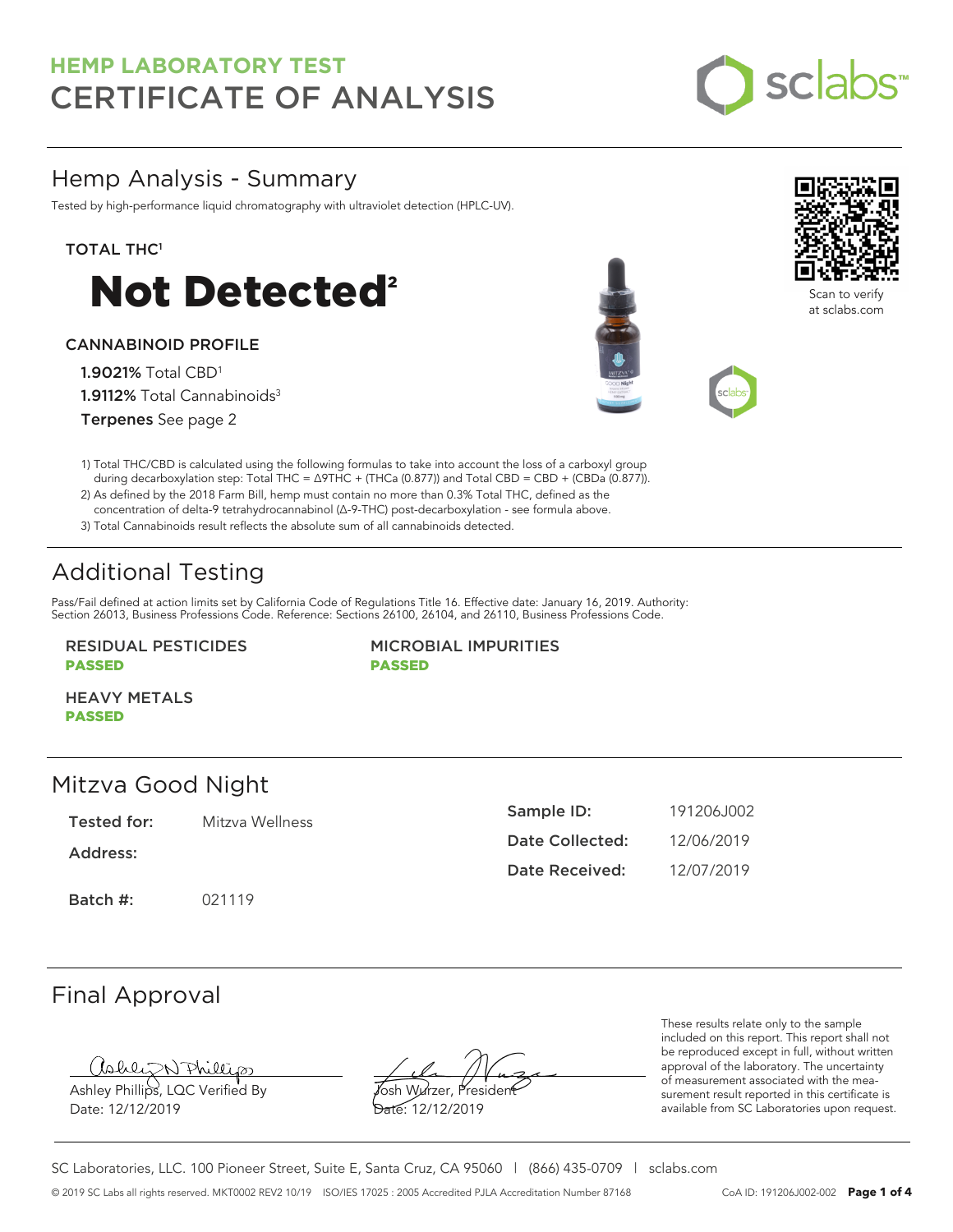

| Sample Name:        | Mitzva Good Night       |
|---------------------|-------------------------|
| LIMS Sample ID:     | 191206J002              |
| Batch #:            | 021119                  |
| Source Metrc ID(s): |                         |
|                     |                         |
| Sample Type:        | Infused, Liquid Edible  |
| Batch Count:        |                         |
| Sample Count:       |                         |
| Unit Volume:        | 30 Milliliters per Unit |
| Serving Mass:       |                         |
| Density:            | $0.9273$ g/mL           |

#### **Moisture Test Results**

Moisture

#### **Cannabinoid Test Results 12/10/2019**

Cannabinoid analysis utilizing High Performance Liquid Chromatography (HPLC, QSP 5-4-4-4)

**Results (%)**

|                           |                    | $LOD / LOQ$ mg/mL |
|---------------------------|--------------------|-------------------|
| ND                        | ND                 | 0.0009 / 0.003    |
| <b>ND</b>                 | <b>ND</b>          | 0.0009 / 0.003    |
| <b>ND</b>                 | <b>ND</b>          | 0.0009 / 0.003    |
| <b>ND</b>                 | <b>ND</b>          | 0.0004 / 0.001    |
| <b>ND</b>                 | <b>ND</b>          | 0.0013 / 0.004    |
| 17.638                    | 1.9021             | 0.0009 / 0.003    |
|                           |                    | 0.0009 / 0.003    |
| 0.085                     | 0.0092             | 0.0004 / 0.001    |
| <b>ND</b>                 | ND                 | 0.0003 / 0.001    |
| <b>ND</b>                 | ND                 | 0.001 / 0.003     |
| <b>ND</b>                 | <b>ND</b>          | 0.0008 / 0.002    |
| <b>ND</b>                 | <b>ND</b>          | 0.0021 / 0.006    |
| <b>ND</b>                 | ND                 | 0.0009 / 0.003    |
| <b>ND</b>                 | <b>ND</b>          | 0.0011 / 0.003    |
| <b>ND</b>                 | <b>ND</b>          | 0.0015 / 0.005    |
| 17.723                    | 1.9112             | 531.690 mg/Unit   |
| ND                        | ND.                | <b>ND</b>         |
| 17.638                    | 1.9021             | 529.140 mg/Unit   |
| Action Limit mg<br>1000.0 | Pass               | ND                |
|                           | mg/mL<br><b>ND</b> | %<br><b>ND</b>    |

#### **Batch Photo**







SC Laboratories, LLC 100 Pioneer Street, Suite E Santa Cruz, CA 95060 (866) 435-0709 | sclabs.com

| Mitzva Wellness |
|-----------------|
|                 |
|                 |
|                 |
|                 |
|                 |

### **Terpene Test Results 12/12/2019**

Date Collected: 12/06/2019 Date Received: 12/07/2019

Terpene analysis utilizing Gas Chromatography - Flame Ionization Detection (GC - FID)

|                                     | mg/g      | ℅         | LOD / LOQ mg/g |
|-------------------------------------|-----------|-----------|----------------|
| <b>7</b> Pinene                     | 0.183     | 0.0183    | 0.022 / 0.067  |
| Camphene                            | <b>ND</b> | <b>ND</b> | 0.027 / 0.08   |
| Sabinene                            | <b>ND</b> | <b>ND</b> | 0.027 / 0.082  |
| <b>7</b> Pinene                     | 0.165     | 0.0165    | 0.027 / 0.081  |
| Myrcene                             | 1.775     | 0.1775    | 0.027 / 0.082  |
| <sup>2</sup> Phellandrene           | <b>ND</b> | <b>ND</b> | 0.037 / 0.111  |
| 3 Carene                            | 0.341     | 0.0341    | 0.029 / 0.087  |
| <b>7</b> Terpinene                  | <b>ND</b> | <b>ND</b> | 0.03 / 0.09    |
| Limonene                            | 0.580     | 0.0580    | 0.013 / 0.039  |
| Eucalyptol                          | <b>ND</b> | <b>ND</b> | 0.021 / 0.063  |
| Ocimene                             | <b>ND</b> | <b>ND</b> | 0.028 / 0.085  |
| <b>7</b> Terpinene                  | 0.11      | 0.011     | 0.03 / 0.09    |
| Sabinene Hydrate                    | <b>ND</b> | <b>ND</b> | 0.018 / 0.054  |
| Fenchone                            | <b>ND</b> | <b>ND</b> | 0.03 / 0.092   |
| Terpinolene                         | 0.239     | 0.0239    | 0.022 / 0.067  |
| Linalool                            | 2.611     | 0.2611    | 0.019 / 0.058  |
| Fenchol                             | <b>ND</b> | <b>ND</b> | 0.023 / 0.069  |
| (-)-Isopulegol                      | <b>ND</b> | <b>ND</b> | 0.013 / 0.04   |
| Camphor                             | <b>ND</b> | <b>ND</b> | 0.054 / 0.163  |
| Isoborneol                          | <b>ND</b> | <b>ND</b> | 0.033 / 0.101  |
| Borneol                             | <b>ND</b> | <b>ND</b> | 0.048 / 0.146  |
| Menthol                             | <b>ND</b> | <b>ND</b> | 0.022 / 0.067  |
| Terpineol                           | <b>ND</b> | <b>ND</b> | 0.022 / 0.068  |
| Nerol                               | <b>ND</b> | <b>ND</b> | 0.023 / 0.068  |
| R-(+)-Pulegone                      | <b>ND</b> | <b>ND</b> | 0.022 / 0.068  |
| Geraniol                            | <b>ND</b> | <b>ND</b> | 0.017 / 0.05   |
| Geranyl Acetate                     | <b>ND</b> | <b>ND</b> | 0.016 / 0.048  |
| <b>7 Cedrene</b>                    | <b>ND</b> | <b>ND</b> | 0.017 / 0.051  |
| <b>2 Caryophyllene</b>              | 0.470     | 0.0470    | 0.018 / 0.054  |
| <b>7</b> Humulene                   | 0.205     | 0.0205    | 0.013 / 0.038  |
| Valencene                           | $<$ LOQ   | $<$ LOQ   | 0.008 / 0.023  |
| Nerolidol                           | 0.857     | 0.0857    | 0.035 / 0.106  |
| Caryophyllene Oxide                 | <b>ND</b> | <b>ND</b> | 0.028 / 0.084  |
| Guaiol                              | <b>ND</b> | <b>ND</b> | 0.022 / 0.066  |
| Cedrol                              | <b>ND</b> | <b>ND</b> | 0.029 / 0.086  |
| <b>7</b> Bisabolol                  | <b>ND</b> | <b>ND</b> | 0.017 / 0.051  |
| <b>Total Terpene Concentration:</b> | 7.536     | 0.7536    |                |

#### Sample Certification

California Code of Regulations Title 16 Effect Date January 16, 2019<br>Authority: Section 26013, Business and Professions Code.<br>Reference: Sections 26100, 26104 and 26110, Business and Professions Code.

Cable NPhillips Ashley Phillips, LQC Verified By Date: 12/12/2019

Josh Wurzer, President

Date: 12/12/2019

© 2019 SC Labs all rights reserved. MKT0002 REV2 10/19 ISO/IES 17025 : 2005 Accredited PJLA Accreditation Number 87168 CoA ID: 191206J002-002 **Page 2 of 4**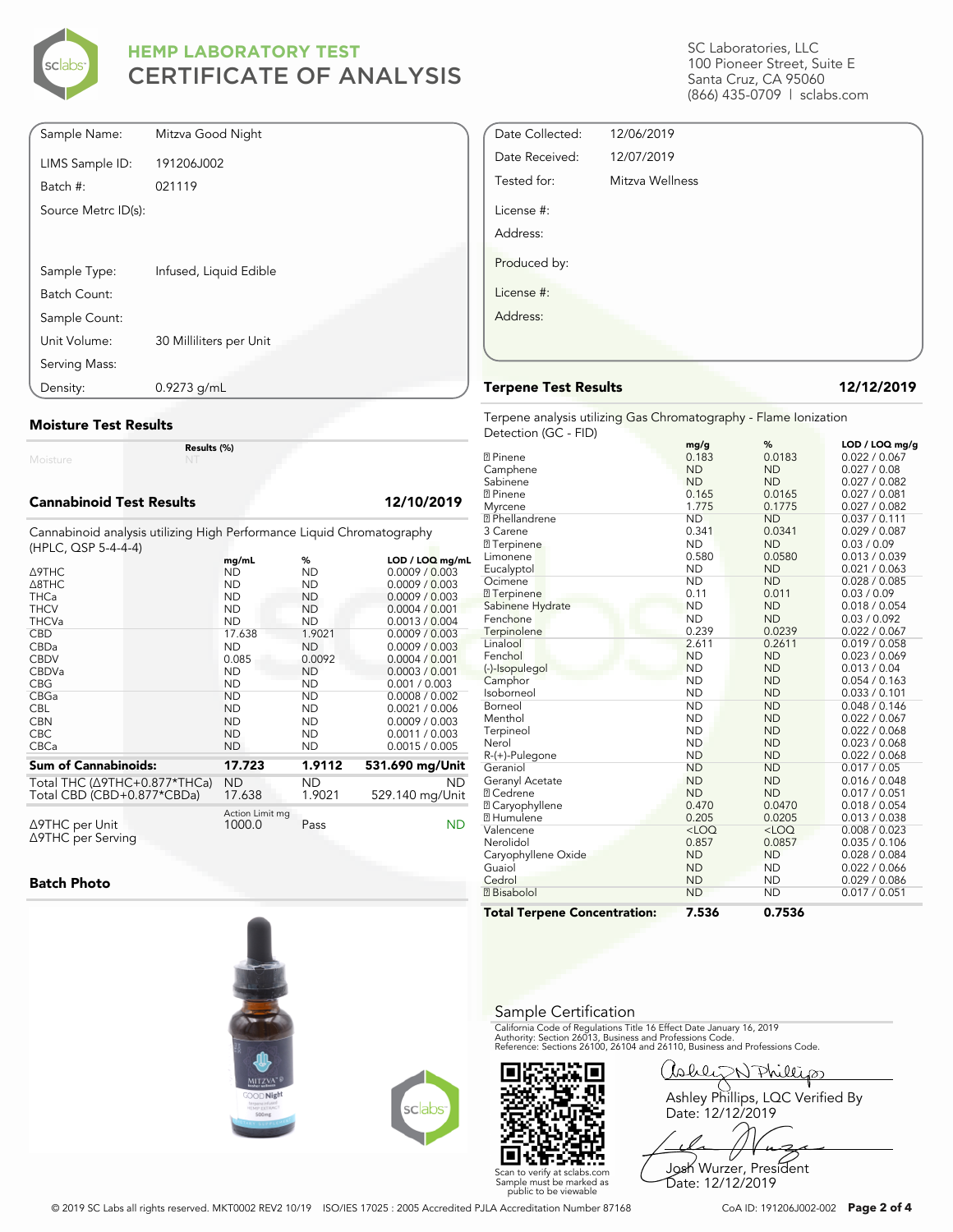

SC Laboratories, LLC 100 Pioneer Street, Suite E Santa Cruz, CA 95060 (866) 435-0709 | sclabs.com

| Sample Name:        | Mitzva Good Night       |
|---------------------|-------------------------|
| LIMS Sample ID:     | 191206J002              |
| Batch #:            | 021119                  |
| Source Metrc ID(s): |                         |
|                     |                         |
|                     |                         |
| Sample Type:        | Infused, Liquid Edible  |
| Batch Count:        |                         |
| Sample Count:       |                         |
| Unit Volume:        | 30 Milliliters per Unit |
| Serving Mass:       |                         |
| Density:            | $0.9273$ g/mL           |

**Pesticide Test Results - Pass 12/09/2019**

| Date Collected: | 12/06/2019      |
|-----------------|-----------------|
| Date Received:  | 12/07/2019      |
| Tested for:     | Mitzva Wellness |
| License #:      |                 |
| Address:        |                 |
| Produced by:    |                 |
| License #:      |                 |
| Address:        |                 |

Pesticide, Fungicide and plant growth regulator analysis utilizing

| <b>HPLC-Mass Spectrometry</b> |      |                     |                   |                      |  |
|-------------------------------|------|---------------------|-------------------|----------------------|--|
|                               |      | Results $(\mu g/g)$ | Action Limit µg/g | Reporting Limit µg/g |  |
| Abamectin                     | Pass | <b>ND</b>           | 0.3               | 0.091                |  |
| Bifenazate                    | Pass | <b>ND</b>           | 5.0               | 0.035                |  |
| Bifenthrin                    | Pass | <b>ND</b>           | 0.5               | 0.038                |  |
| <b>Boscalid</b>               | Pass | <b>ND</b>           | 10.0              | 0.023                |  |
| Etoxazole                     | Pass | <b>ND</b>           | 1.5               | 0.022                |  |
| Imidacloprid                  | Pass | <b>ND</b>           | 3.0               | 0.050                |  |
| Myclobutanil                  | Pass | <b>ND</b>           | 9.0               | 0.044                |  |
| Piperonylbutoxide             | Pass | <b>ND</b>           | 8.0               | 0.020                |  |
| Pyrethrins                    | Pass | <b>ND</b>           | 1.0               | 0.036                |  |
| Spinosad                      | Pass | <b>ND</b>           | 3.0               | 0.031                |  |
| Spiromesifen                  | Pass | <b>ND</b>           | 12.0              | 0.015                |  |
| Spirotetramat                 | Pass | <b>ND</b>           | 13.0              | 0.042                |  |
|                               |      |                     |                   |                      |  |

### **Mycotoxin Test Results**

| Mycotoxin analysis utilizing HPLC-Mass Spectrometry |           | Results (µq/kq) Action Limit µq/kq | LOD / LOQ µq/kq |
|-----------------------------------------------------|-----------|------------------------------------|-----------------|
| Aflatoxin B1, B2, G1, G2<br>Ochratoxin A            | <b>NT</b> |                                    |                 |

Sample Certification

California Code of Regulations Title 16 Effect Date January 16, 2019<br>Authority: Section 26013, Business and Professions Code.<br>Reference: Sections 26100, 26104 and 26110, Business and Professions Code.



Callez Anillip

Ashley Phillips, LQC Verified By Date: 12/12/2019

Josh Wurzer, President Date: 12/12/2019

© 2019 SC Labs all rights reserved. MKT0002 REV2 10/19 ISO/IES 17025 : 2005 Accredited PJLA Accreditation Number 87168 CoA ID: 191206J002-002 **Page 3 of 4**